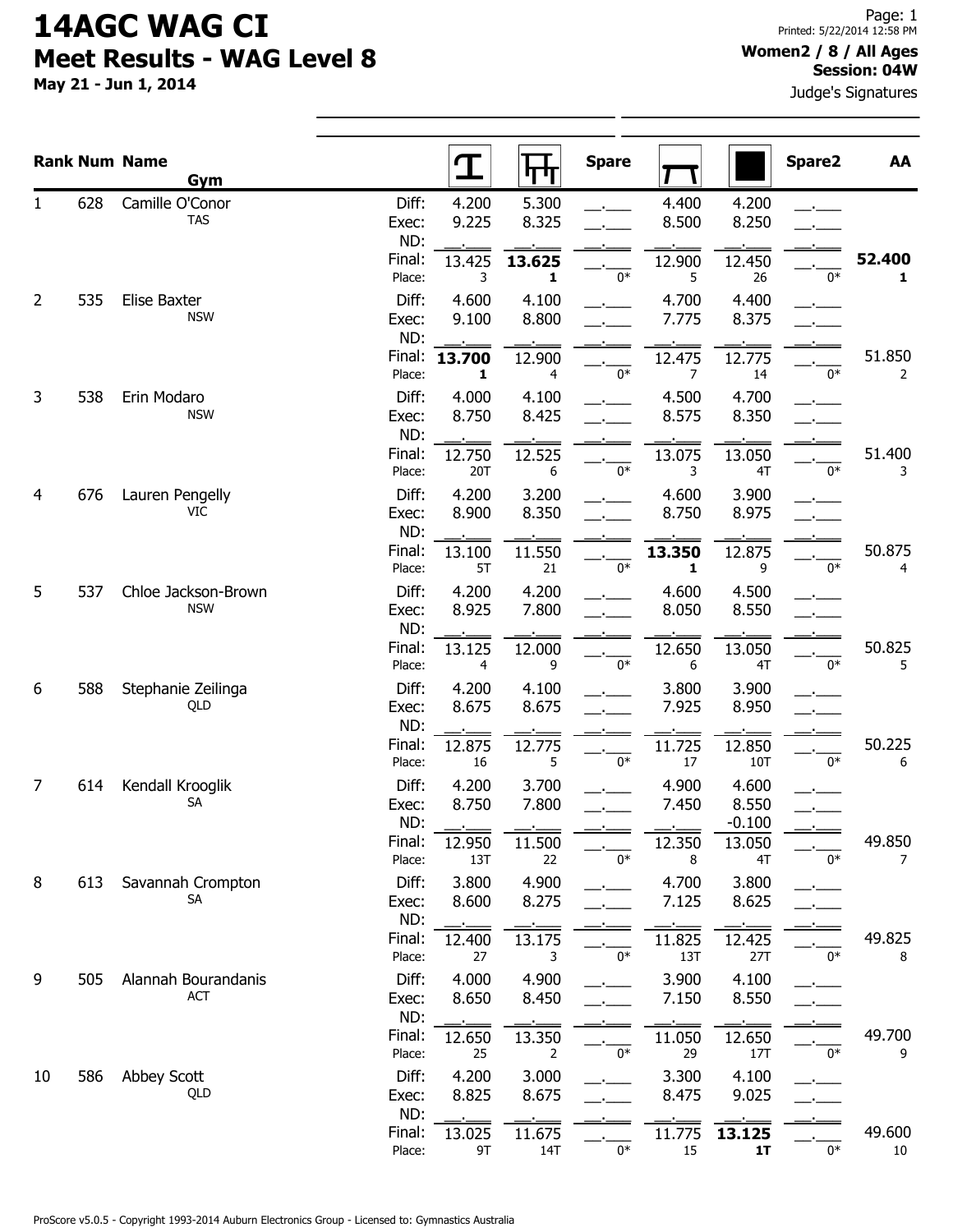May 21 - Jun 1, 2014

|    |     | <b>Rank Num Name</b><br>Gym        |                                  |                                |                                | <b>Spare</b> |                                    |                                | Spare2 | AA           |
|----|-----|------------------------------------|----------------------------------|--------------------------------|--------------------------------|--------------|------------------------------------|--------------------------------|--------|--------------|
| 11 | 506 | Georgia Evans<br><b>ACT</b>        | Diff:<br>Exec:<br>ND:<br>Final:  | 4.000<br>8.325                 | 4.100<br>7.275                 |              | 5.100<br>8.075                     | 4.400<br>8.275                 |        | 49.550       |
| 12 | 616 | Erin Teakle<br>SA                  | Place:<br>Diff:<br>Exec:         | 12.325<br>29<br>4.000<br>9.025 | 11.375<br>24<br>4.600<br>7.725 | $0*$         | 13.175<br>2<br>3.200<br>8.300      | 12.675<br>16<br>4.000<br>8.550 | $0*$   | 11           |
|    |     |                                    | ND:<br>Final:<br>Place:          | 13.025<br>9T                   | 12.325<br>$\overline{7}$       | 0*           | 11.500<br>22T                      | 12.550<br>21                   | $0*$   | 49.400<br>12 |
| 13 | 677 | Jessica Toh<br>VIC                 | Diff:<br>Exec:<br>ND:            | 4.000<br>8.550                 | 2.700<br>8.950                 |              | 4.100<br>8.025                     | 4.000<br>8.850                 |        |              |
| 14 | 536 | <b>Bianca Harris</b><br><b>NSW</b> | Final:<br>Place:<br>Diff:        | 12.550<br>26<br>4.200          | 11.650<br>16<br>3.400          | $0*$         | 12.125<br>$11\,$<br>3.200          | 12.850<br>10T<br>4.600         | $0*$   | 49.175<br>13 |
|    |     |                                    | Exec:<br>ND:<br>Final:<br>Place: | 8.775<br>12.975<br>11T         | 8.325<br>11.725<br>11T         | $0*$         | 8.325<br>$\overline{11.525}$<br>21 | 8.325<br>12.925<br>7           | $0*$   | 49.150<br>14 |
| 15 | 713 | Mikayla Kidd<br><b>WA</b>          | Diff:<br>Exec:<br>ND:            | 4.200<br>8.750                 | 3.300<br>8.300                 |              | 4.500<br>6.950                     | 4.500<br>8.300                 |        |              |
| 16 | 629 | Georgina Osborn                    | Final:<br>Place:<br>Diff:        | 12.950<br>13T<br>4.200         | 11.600<br>18T<br>3.500         | $0*$         | 11.450<br>24<br>3.300              | 12.800<br>13<br>3.900          | $0*$   | 48.800<br>15 |
|    |     | <b>TAS</b>                         | Exec:<br>ND:<br>Final:           | 8.900<br>13.100                | 8.100<br>11.600                |              | 8.400<br>11.700                    | 8.350<br>12.250                |        | 48.650       |
| 17 | 612 | Tanika Alford<br><b>SA</b>         | Place:<br>Diff:<br>Exec:<br>ND:  | 5T<br>4.200<br>8.900           | 18T<br>3.400<br>8.650          | $0*$         | 18<br>3.200<br>7.575               | 31<br>3.900<br>8.750           | $0*$   | 16           |
|    |     |                                    | Final:<br>Place:                 | 13.100<br>5T                   | 12.050<br>8                    | $0*$         | 10.775<br>31                       | 12.650<br>17T                  | $0*$   | 48.575<br>17 |
| 18 | 587 | Jamie Tromp<br>QLD                 | Diff:<br>Exec:<br>ND:            | 4.200<br>8.600                 | 2.500<br>9.200                 |              | 3.200<br>8.350                     | 4.000<br>8.350                 |        |              |
| 19 | 678 | Molly Waayers                      | Final:<br>Place:<br>Diff:        | 12.800<br>19<br>4.000          | 11.700<br>13<br>2.700          | $0*$         | 11.550<br>$20\,$<br>4.200          | 12.350<br>29<br>4.000          | $0*$   | 48.400<br>18 |
|    |     | VIC                                | Exec:<br>ND:<br>Final:           | 8.675<br>12.675                | 8.100<br>10.800                |              | 8.050<br>12.250                    | 8.600<br>$-0.100$<br>12.500    |        | 48.225       |
| 20 | 539 | Aphra O'Brien-Slade<br><b>NSW</b>  | Place:<br>Diff:<br>Exec:         | 23T<br>4.200<br>8.875          | 27<br>3.400<br>7.200           | 0*           | 9<br>3.900<br>7.925                | 23<br>4.200<br>8.500           | $0*$   | 19           |
|    |     |                                    | ND:<br>Final:<br>Place:          | 13.075<br>8                    | 10.600<br>$30\,$               | $0^\ast$     | 11.825<br>13T                      | 12.700<br>15                   | $0*$   | 48.200<br>20 |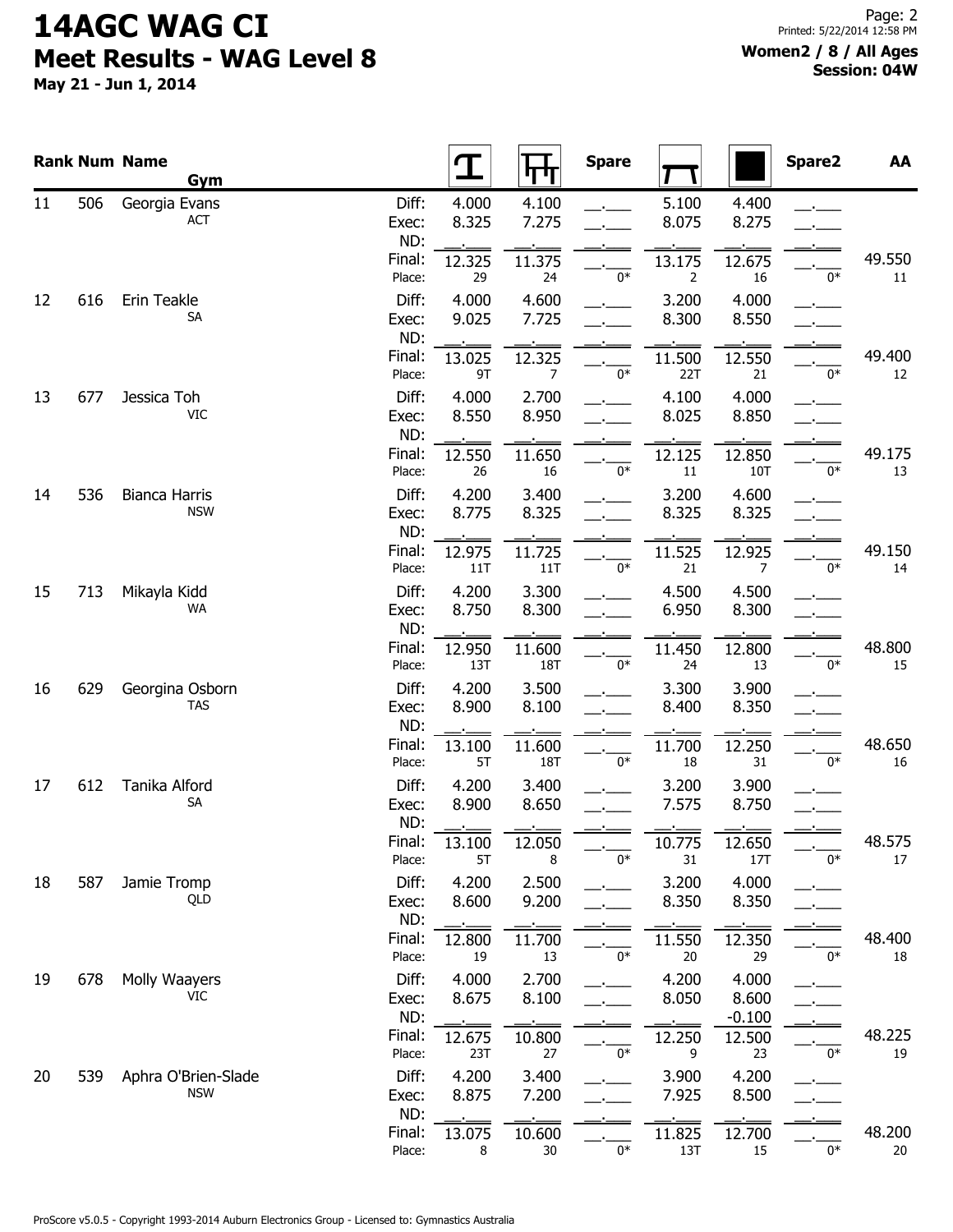May 21 - Jun 1, 2014

#### Women2 / 8 / All Ages Session: 04W

|    |     | <b>Rank Num Name</b><br>Gym |                                           |                                 | पाग                             | <b>Spare</b> |                                |                                            | Spare2 | AA               |
|----|-----|-----------------------------|-------------------------------------------|---------------------------------|---------------------------------|--------------|--------------------------------|--------------------------------------------|--------|------------------|
| 21 | 507 | Georgia Keane<br>ACT        | Diff:<br>Exec:<br>ND:<br>Final:<br>Place: | 4.200<br>8.475<br>12.675<br>23T | 4.200<br>7.700<br>11.900<br>10  | $0*$         | 3.400<br>7.025<br>10.425<br>33 | 4.800<br>8.425<br>$-0.100$<br>13.125<br>1T | $0*$   | 48.125<br>21     |
| 22 | 540 | Jessica Rynne<br><b>NSW</b> | Diff:<br>Exec:<br>ND:                     | 2.400<br>8.575                  | 3.700<br>8.025                  |              | 4.600<br>8.350                 | 4.300<br>8.125                             |        |                  |
| 23 | 715 | Lucy Mahoney<br>WA.         | Final:<br>Place:<br>Diff:<br>Exec:        | 10.975<br>39<br>4.000<br>8.225  | 11.725<br>11T<br>4.300<br>7.375 | $0*$         | 12.950<br>4<br>3.800<br>8.225  | 12.425<br>27T<br>4.100<br>8.325            | $0*$   | 48.075<br>22     |
| 24 | 585 | Anna Rowe                   | ND:<br>Final:<br>Place:<br>Diff:          | 12.225<br>32<br>3.200           | 11.675<br>14T<br>3.400          | 0*           | 12.025<br>12<br>3.800          | $-0.300$<br>12.125<br>32<br>4.100          | 0*     | 48.050<br>23     |
|    |     | QLD                         | Exec:<br>ND:<br>Final:<br>Place:          | 9.075<br>12.275<br>30           | 8.225<br>11.625<br>17           | $0*$         | 7.700<br>11.500<br>22T         | 8.500<br>12.600<br>$20\,$                  | $0*$   | 48.000<br>24     |
| 25 | 714 | Keira Kikalis<br><b>WA</b>  | Diff:<br>Exec:<br>ND:<br>Final:           | 4.200<br>8.550<br>12.750        | 2.600<br>7.700<br>10.300        |              | 3.800<br>8.375<br>12.175       | 4.100<br>8.375<br>12.475                   |        | 47.700           |
| 26 | 716 | Paige Meckenstock<br>WA     | Place:<br>Diff:<br>Exec:<br>ND:           | 20T<br>4.200<br>8.650           | 33T<br>2.000<br>8.300           | $0*$         | 10<br>3.700<br>7.650           | 24T<br>4.100<br>8.975                      | $0*$   | 25               |
| 27 | 626 | Grace Gaby<br><b>TAS</b>    | Final:<br>Place:<br>Diff:<br>Exec:        | 12.850<br>17<br>4.200<br>8.550  | 10.300<br>33T<br>3.600<br>6.325 | $0*$         | 11.350<br>25<br>3.300<br>8.450 | 13.075<br>3<br>4.100<br>8.750              | $0*$   | 47.575<br>26     |
| 28 | 584 | Leigha Ives                 | ND:<br>Final:<br>Place:<br>Diff:          | 12.750<br>20T<br>4.200          | 9.925<br>37<br>2.100            | $0^\ast$     | -5<br>11.750<br>16<br>4.300    | 12.850<br>10T<br>4.000                     | $0*$   | 47.275<br>27     |
|    |     | QLD                         | Exec:<br>ND:<br>Final:                    | 8.750<br>12.950                 | 8.050<br>10.150                 | $0*$         | 7.000<br>11.300                | 8.625<br>12.625                            | $0*$   | 47.025           |
| 29 | 625 | Zoe Dowling<br><b>TAS</b>   | Place:<br>Diff:<br>Exec:<br>ND:           | 13T<br>4.000<br>8.825           | 36<br>2.900<br>7.625            |              | 26<br>3.700<br>7.975           | 19<br>3.400<br>8.550                       |        | 28               |
| 30 | 627 | Micaela Maui<br><b>TAS</b>  | Final:<br>Place:<br>Diff:<br>Exec:        | 12.825<br>18<br>4.000<br>8.375  | 10.525<br>31<br>3.300<br>8.050  | $0*$         | 11.675<br>19<br>2.800<br>7.200 | 11.950<br>36<br>3.900<br>8.625             | $0*$   | 46.975<br>29     |
|    |     |                             | ND:<br>Final:<br>Place:                   | 12.375<br>28                    | 11.350<br>25                    | $0^*$        | 10.000<br>36                   | 12.525<br>22                               | $0*$   | 46.250<br>$30\,$ |